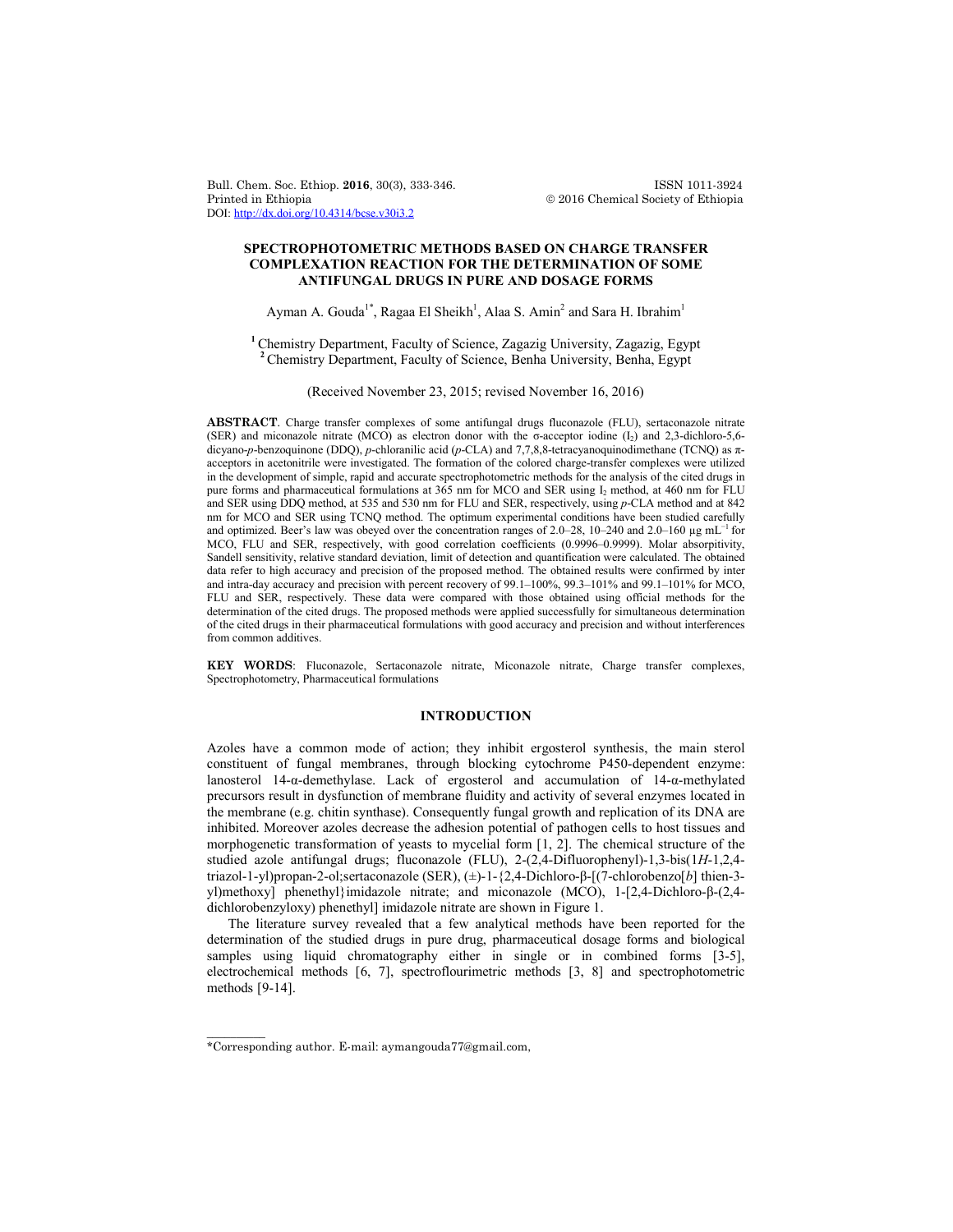

Figure 1. The chemical structure of the studied antifungal drugs.

Visible spectrophotometry, because of simplicity and cost effectiveness, sensitivity and selectivity, fair accuracy, precision and available in most quality control laboratories, have remained competitive in an area of chromatography techniques for pharmaceutical analysis. Furthermore, they do not need costly instrumentation required for the published HPLC methods. The molecular interactions between electron donors and acceptors are generally associated with the formation of intensely colored charge transfer complexes, which absorb radiation in the visible region [15]. A variety of electron donating compounds have been reported to yield charge-transfer complexes with various acceptors. The rapid formation of these complexes leads to their utility in the development of simple and convenient spectrophotometric methods for these compounds [16-18].

The studied drugs are good n-electron donors and form charge transfer complexes with σacceptor like iodine  $(I_2)$  and  $\pi$ -acceptors such as 7,7,8,8-tetracyanoquinodimethane (TCNQ); 2,3-dichloro-5,6-dicyano-1,4-benzoquinone (DDQ) and *p*-chloranilic acid (*p*-CLA). Therefore the aim of the present study was directed to investigate simple, direct, sensitive and precise spectrophotometric methods for simultaneous determination of some antifungal drugs (FLU, SER and MCO) via complexation with σ- and π -acceptors in pure and dosage forms.

# **EXPERIMENTAL**

## *Apparatus*

All absorption spectra were made using double beam Unikon 930 spectrophotometer (Kontron Instruments, Munchen, Germany) with a scanning speed of 200 nm/min and a band width of 2.0 nm, equipped with 10 mm matched quartz cells.

### *Materials*

Fluconazole (FLU) working standard was kindly supplied by Pfizer Pharmaceuticals Co. Ltd., USA. Diflucan capsules labeled to contain 150 mg FLU/capsule was obtained from Pfizer PGM, 37530 Poce sur Cisse, France, under authority of Pfizer Inc., New York, USA. Sertaconazolenitrate (SER) was provided by October Phrama. Co., Egypt. Dermofix cream (Ferrer International, SA-Spain) labeled to contain (2.0 mg SER/g) was obtained from October Phrama. Co., Egypt. Miconazol nitrate (MCO) working standard was supplied by Amriya pharmaceutical Industries Co. Egypt. Miconaz cream, labeled to contain (2.0% MCO/15 g) was obtained from Medical Union Pharmaceuticals, Abu- Sultan, Ismailia, Egypt. Micoban cream, labeled to contain 2.0% MCO/15 g was obtained from Amriya pharmaceutical Industries Co. Egypt.

Bull. Chem. Soc. Ethiop. **2016**, 30(3)

334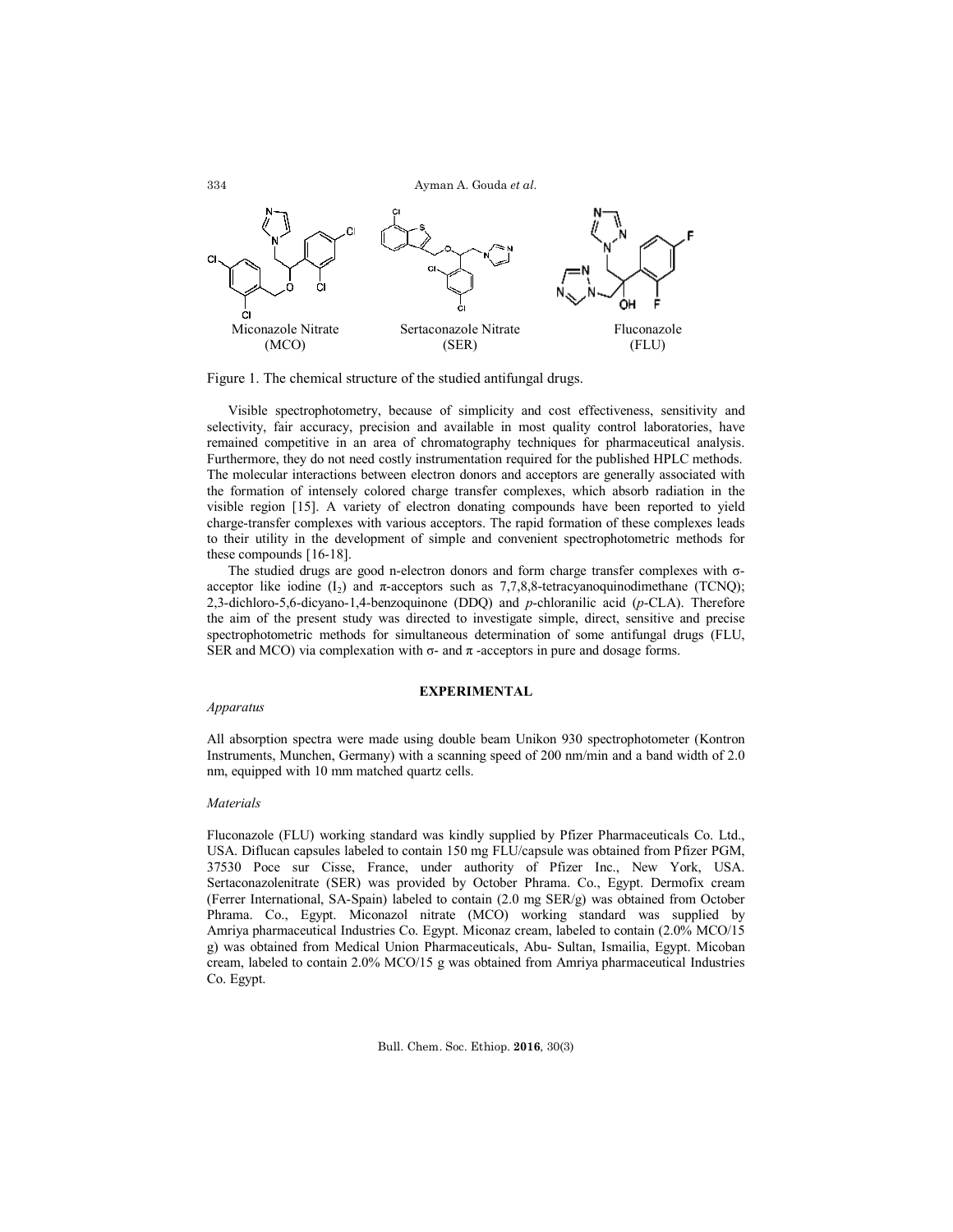### *Preparation of stock standard solutions*

Stock standard solutions of FLU, MCO and SER (500  $\mu$ g mL<sup>-1</sup>) were prepared by accurately weighting 50 mg of pure drug and dissolving in the suitable solvent 1,2-dichloroethane  $(I_2)$ method), methanol (DDQ method) and acetonitrile (TCNQ and *p*-CLA methods) and the volume was diluted to the mark in a 100 mL calibrated flask with the same solvent. These stock solutions were diluted with the respective solvents to obtain suitable concentrations that lie in the linear range of each particular assay method. In the same manner, another set of stock solutions of the drugs  $(1.0 \times 10^{-3} \text{ mol L}^{-1})$  were also prepared for the stoichiometric study. The stock solutions of drugs are stable for a period of at least one week when kept in the refrigerator (at about  $4^{\circ}$ C).

# *Reagents*

All reagents and solvents used were of analytical-reagent grade. Iodine, resublimed (Riedel-De-Haen AG, Germany)  $(1.0 \times 10^{-3} \text{ mol L}^{-1})$  in 1,2-dichloroethane was prepared. 7,7,8,8-Tetracyanoquinodimethane (TCNQ) (Aldrich Chem. Co., Milwaukee, USA); *p*-chloranilic acid  $(p-\text{CLA})$ , (Fluka, Switzerland),  $(1.0 \text{ x } 10^{-3} \text{ mol } L^{-1})$  and 2,3-dichloro-5,6-dicyano-pbenzoquinone (DDQ), (Merck-Schuchardt, Munich, Germany),  $(1.0 \times 10^{-3} \text{ mol L}^{-1})$  solutions were prepared in acetonitrile. All the reagent solutions were prepared fresh daily and were stable for at least one week at 4 ºC.

### *General procedures*

*Iodine method*. Into 10 mL volumetric flasks (0.2-2.8 mL) and (0.2-2.0 mL) of 100  $\mu$ g mL<sup>-1</sup> MCO and SER solutions, respectively, were placed and 2.0 mL of  $(1.0 \times 10^{-3} \text{ mol L}^{-1})$  iodine in 1,2-dichloroethane was added. The reaction was achieved instantaneously and allowed to stand in the dark at  $25\pm2$  °C, then the solution was diluted to volume with 1,2-dichloroethane. The absorbance was measured at 365 nm for both drugs against a reagent blank similarly prepared.

*DDQ method.* Into 10 mL volumetric flasks (0.2-3.2 mL) and (0.2-4.0 mL) of 500  $\mu$ g mL<sup>-1</sup> SER and FLU solutions, respectively, were transferred and 2.0 mL of  $(1.0 \times 10^{-3} \text{ mol L}^{-1})$  DDQ solution was added. The reaction mixture was mixed and allowed to stand for 10 min at  $(60\pm2)$ C). The volume was made up to 10 mL with acetonitrile and the absorbance was measured at 460 nm for both drugs against a reagent blank prepared similarly.

*Chloranilic acid (p-CLA) method*. Into 10 mL calibrated flasks (0.2-3.0 mL) and (0.2-4.8 mL) of 500  $\mu$ g mL<sup>-1</sup> SER and FLU solutions were placed and 2.0 mL of (1.0 x 10<sup>-3</sup> mol L<sup>-1</sup>) *p*-CLA solution was added. The reaction mixture was mixed and allowed to stand for 10 min at  $(60\pm5.0$ <sup>o</sup>C). The volume was made up to 10 mL with acetonitrile and the absorbance was measured at 530 and 535 nm for SER and FLU, respectively, against a reagent blank prepared similarly.

*TCNQ method*. Into 10 mL calibrated flasks  $(0.1-1.4 \text{ mL})$  and  $(0.1-1.2 \text{ mL})$  of 200 µg mL<sup>-1</sup> SER and MCO solutions were placed and 2.0 ml of  $(1.0 \times 10^{-3} \text{ mol L}^{-1})$  TCNQ was added. The reaction mixture was heated in a water-bath at  $(60\pm2~^{\circ}\mathrm{C})$  for 15 min (MCO or SER). The reaction mixture was cooled and then diluted up to 10 mL with acetonitrile and the absorbance was measured at 842 nm for both drugs against a reagent blank prepared in the same manner.

## *Applications to pharmaceutical formulations*

*Capsules*. The contents of ten capsules (Diflucan, 150 mg FLU/capsule) were crushed, finely powdered, weighed out and the average weight of one tablet was determined for each drug. An accurate weight equivalent to 50 mg FLU was transferred into a 100 mL calibrated flask,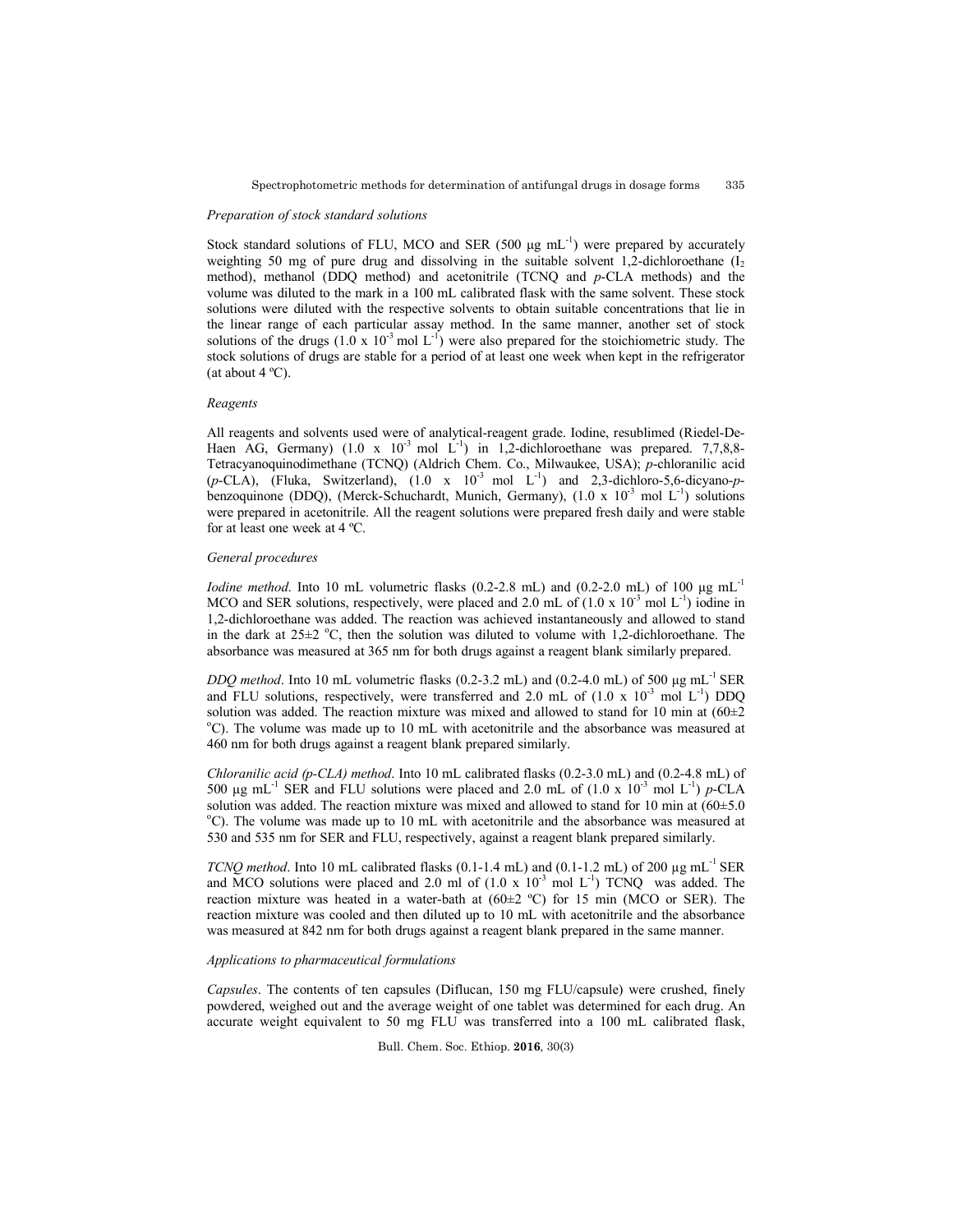dissolved in less volume of methanol with shaking for 5.0 min and filtered through a sintered glass crucible  $(G_4)$ . The first portion of the filtrate was rejected. Then the filtrate was diluted quantitatively with a suitable solvent to yield concentrations within the linear ranges of each particular assay method. An aliquot of the cited solutions was taken and analyzed as described under the above recommended procedures for construction of calibration curves. The method of standard addition was used for the accurate determination of FLU content.

*Cream sample solution*. A quantity 2.5 g of pharmaceutical cream (Dermofix, 20 mg SER/g and Miconaz or Micoban, 20 mg MCO/g) was weighed into a 25 mL beaker and dispersed with methanol using a stirring rod for 10 min. Each solution was transferred quantitatively to a 50 mL measuring flask to obtain a concentration of 1.0 mg mL<sup>-1</sup>. Each flask was sonicated for 15 min and diluted to the mark with 1,2-dichloroethane  $(I_2 \text{ method})$  or acetonitrile (DDQ, *p*-CLA and TCNQ methods). The solution was filtered for the powdered form, while an aliquot was centrifuged for 15 min, for cream. Appropriate solutions were prepared to obtain 500  $\mu$ g mL<sup>-1</sup> in methanol. An aliquot of the cited solutions was taken and analyzed as described under the above recommended procedures for construction of calibration curves. The method of standard addition was used for the accurate determination of MCO and SER contents.

#### *Stoichiometric relationship*

Job's method of continuous variation [19] was employed to establish the stoichiometry of the colored products. A 1.0 x  $10^{-3}$  mol L<sup>-1</sup> standard solution of drugs and a 1.0 x10<sup>-3</sup> mol L<sup>-1</sup> solution of I2, DDQ, *p*-CLA and TCNQ were used. A series of solutions was prepared in which the total volume of drug and reagent was constant (2.0 mL). The drugs and reagents were mixed in various proportions and diluted in a 10 mL calibrated flask with 1,2-dichloroethane  $(I_2 \text{ method})$ or acetonitrile (DDQ, *p*-CLA and TCNQ methods). The absorbance was measured at the optimum wavelengths after treating each reagent at the best time and temperature against a reagent blank following the above mentioned procedure.

## *Procedures for method validation*

All assay validation procedures were carried out according to current ICH guidelines [20], which include linearity, limits of detection (LOD) and quantification (LOQ), intra-day and interday precision and accuracy, robustness and ruggedness, selectivity and recovery.

# *Linearity, LOD and LOQ*

Linearity was assessed by analysing a set of six calibration standards. Calibration curves were prepared as described above in the "general procedures". The linearity of the methods was determined by plotting the absorbance (*Y*) against the theoretical concentration (*X*) of the studied drugs. Calibration measurements were subjected to least square regression analysis to obtain information related to the slope, the Y-intercept, the correlation coefficient (*r*) and the back-calculated concentrations. The coefficient of correlation should be 0.9996 or greater. The limit of detection (LOD) is defined as the minimum level at which the analyte can be reliably detected was calculated using the following equation  $[20, 21]$ : LOD =  $3s/k$ . Where *s* is the standard deviation of replicate  $(n = 6)$  blank absorbance's under the same conditions as for the sample analysis in the absence of the analyte and *k* is the slope of the calibration graph. The limits of quantization (LOQ) is defined as the lowest concentration that can be measured with acceptable accuracy and precision [20, 21]: LOQ = *10s/k*.

#### *Accuracy and precision*

The accuracy and precision of the methods were evaluated by performing six replicate analyses on a pure drug solution at three different concentration levels (within the working range) to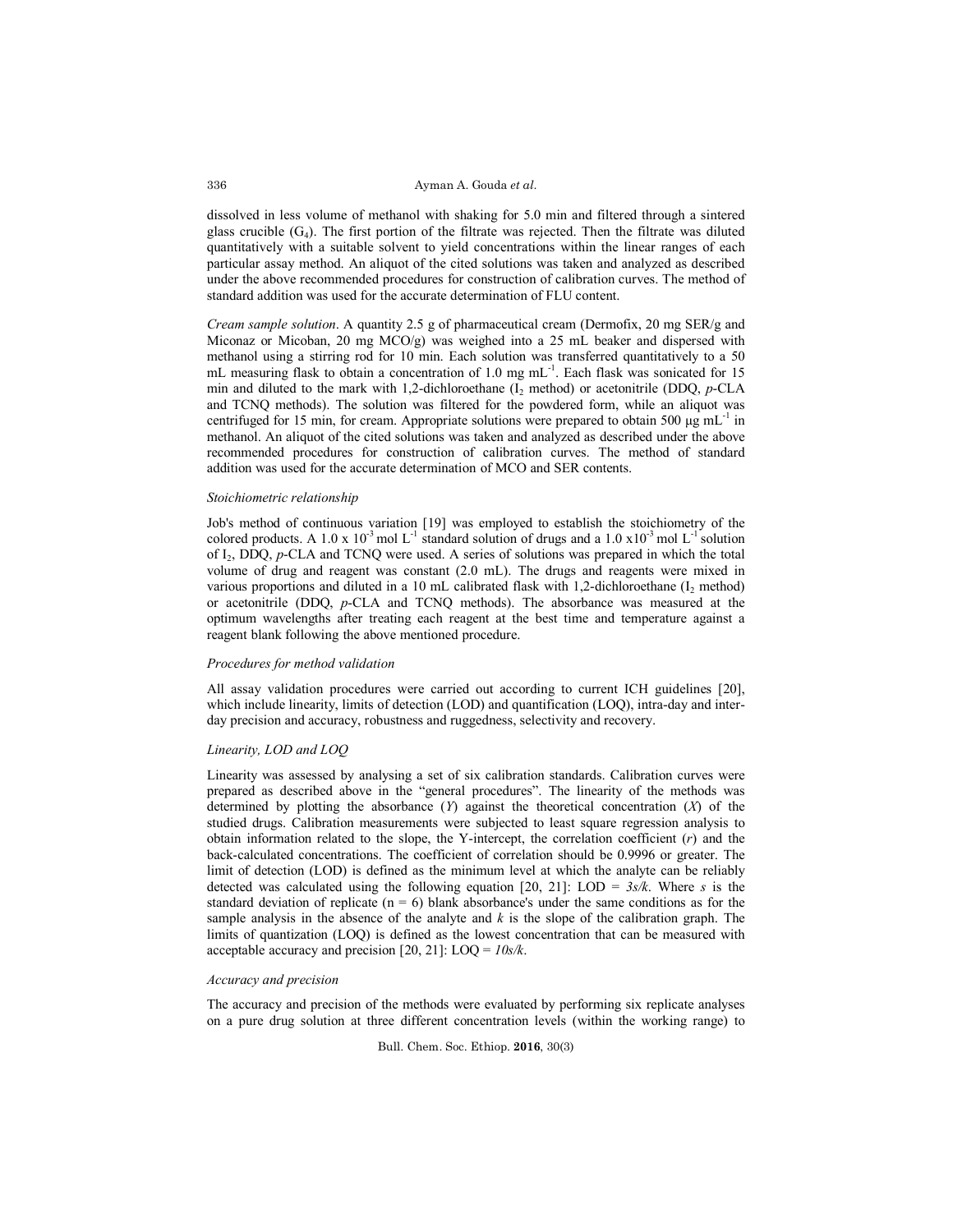same day (intra-day) analysis as well as on six consecutive days (inter-day analysis) by preparing all solutions a fresh each day. The mean and standard deviations (SD) were obtained by back-calculated drug concentration at each level. Percentage relative standard deviation (RSD %) as precision and percentage relative error (RE %) as accuracy of the proposed spectrophotometric methods were calculated. The relative standard deviation (RSD) values were less than 2.0% in all cases, indicating good repeatability of the suggested methods. This level of precision of the proposed methods was adequate for the quality control analysis of the studied drugs. The percentage relative error calculated using the following equation:  $RE \% = [(found$ added)/added] x 100.

#### *Robustness and ruggedness*

Robustness of the procedures was assessed by evaluating the influence of small variations in experimental variables, including the amounts of analytical reagents and the reaction time, on the performance of the proposed methods. In these experiments, one experimental parameter was changed while the others parameters were kept constant and the changes had negligible influence on the results as revealed by small intermediate precision values expressed as RSD ( $\leq$ 3.0%). Ruggedness was also tested by applying the proposed methods to determine the studied drugs using the same experimental conditions by three analysts using the same instrument (inter-personnel) and also by a single analyst using three different instruments (interinstrument). The robustness and the ruggedness were checked at three different drug levels.

### **RESULTS AND DISCUSSION**

### *Spectral characteristics of the reaction*

*Reaction with σ-acceptor (iodine)*. The color of iodine in 1,2-dichloroethane is violet showing absorption maximum  $(\lambda_{\text{max}})$  at 520 nm. This color was immediately changed into lemon vellow. and the absorption spectrum of drug-I<sub>2</sub> reaction product showed absorption peaks at 292 and 365 nm. This change in color, and the appearance of these two peaks were attributed to the formation of charge-transfer complex between the drugs and  $I_2$ , having an ionized structure  $DI^+$  $\ldots$  I<sub>3</sub><sup>-</sup>, taking into account that the absorption spectrum of I<sub>3</sub><sup>-</sup> in 1,2-dichloroethane showed the two absorption maxima at 292 and 365 nm. This complex should originate from an early intermediated outer complex D...I<sub>2</sub>, according to the following scheme:

$$
D+I_2 \xrightarrow{\qquad} D-I^{\dagger} I \xrightarrow{\qquad} [D-I^{\dagger}] + I \xrightarrow{I_2} I_3
$$
  
Outer complex inner complex tri-iodide ion pair

For further confirmation of the charge-transfer nature of the reaction, the studied drugs were extracted from the complex by shaking with aqueous mineral acids. The color of iodine in 1,2 dichloroethane layer was restored to violet, confirming the charge-transfer nature of the reaction. Measurements were carried out at 365 nm due to the interference from the native UV absorption of MCO or SER at 292 nm.

*Reaction with π-acceptors*. The interaction of the studied drugs with selective polyhaloquinone and polycyanoquinone  $\pi$ -acceptors in non-polar solvents such as 1,2-dichloroethane was found to produce colored charge-transfer complexes with low molar absorptivity values [17]. In polar solvents such as methanol or acetonitrile, complete electron transfer from the studied drugs (D), as an electron donor, to the acceptor moiety (A) takes place with the formation of intensely colored radical ions with high molar absorptivity values, according to the following scheme: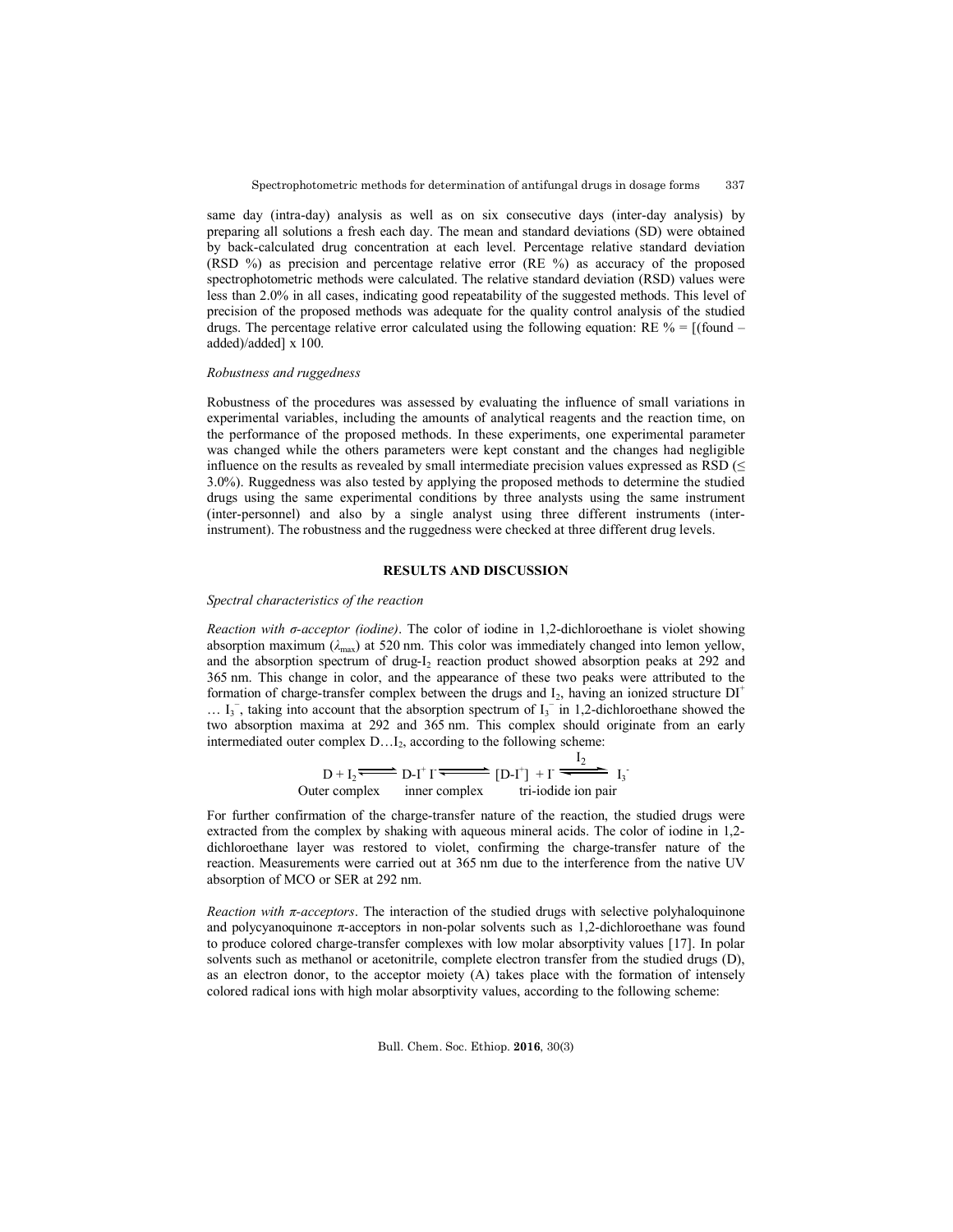$$
D^{\bullet} + A \longrightarrow [D^{\bullet} \rightarrow A] \longrightarrow [D^{\bullet} \rightarrow A] \longrightarrow [D^{\bullet} \rightarrow A^{\bullet}]
$$
  
Donor Acceptor 
$$
D^{\bullet} \rightarrow A^{\bullet}
$$
 radical anion

The dissociation of the (D–A) complex was promoted by the high ionizing power of the polar solvent and the resulting peaks in the absorption spectra of D-acceptor reaction mixtures were similar to the maxima of the radical anions of the acceptors obtained by the iodide reduction method [22].

# *DDQ method*

The reaction of the studied drugs SER or FLU with DDQ results in the formation of an intense orange-red color, which exhibits two maxima at 530 and 460 nm. The 460 nm band for (SER or FLU), having the highest absorption intensity, was selected for construction of Beer's plot. The predominant color with DDQ is from the reddish brown radical anion DDQ, which was probably formed by the dissociation of an original donor-acceptor (DA) complex with the studied drugs (Figure 2 A and B) [23].



Figure 2. Absorption spectra of the reaction product of DDQ  $(1.0 \times 10^{-3} \text{ mol L}^{-1})$  with (A) 160 μg mL<sup> $^{-1}$ </sup> (SER) and (B) 200 μg mL<sup> $^{-1}$ </sup> (FLU) in acetonitrile.



Figure 3. Absorption spectra of the reaction product of  $p$ -CLA (1.0 x 10<sup>-3</sup> mol L<sup>-1</sup>) with (A) 150 μg mL $^{-1}$  (SER) and (B) 240 μg mL $^{-1}$  (FLU) in acetonitrile.

# *Chloranilic acid (p-CLA) method*

Chloranilic acid ( $p$ -CLA) exists in three ionic forms, the neutral yellow-orange  $H_2A$  at very low pH, the dark purple  $HA^-$  which is stable at pH 3.0 and a colorless  $A^{2-}$ , which is stable at high pH; these transformations are illustrated in the following scheme:

Bull. Chem. Soc. Ethiop. **2016**, 30(3)

338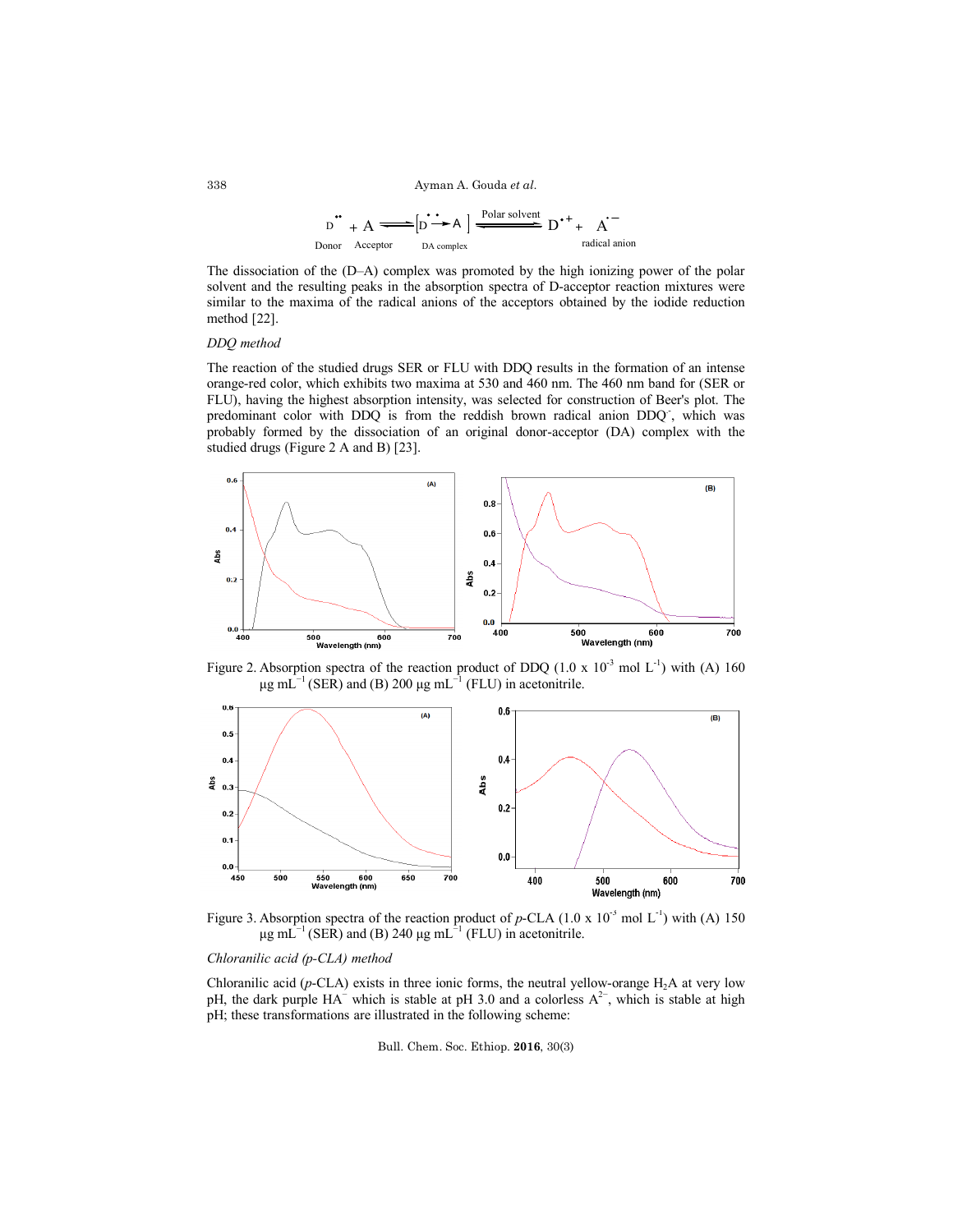# $H_2A = H^+ + HA^-$  (violet),

$$
HA^- \overline{\longrightarrow} H^+ + A^{2-}
$$
 (colorless).

Since the interaction of SER and FLU with *p*-CLA in acetonitrile gave a violet product, it might be concluded that HA− was the form of *p*-CLA involved in the reaction described herein [24, 25]. The *p*-CLA radical anion absorbs at 530 and 535 nm for SER and FLU, respectively (Figure 3 A and B).

## *TCNQ method*

SER and MCO yields intense colours with TCNQ in acetonitrile, absorbing maximally at 842 nm (Figure 4) most probably due to the formation of charge-transfer complexes between the drug acting as n-donor (D) or Lewis base, and TCNQ, as  $\pi$ -acceptors(A) or Lewis acids [26,27].



Figure 4. Absorption spectra of the reaction product of TCNQ  $(1.0 \times 10^{-3} \text{mol L}^{-1})$  with 28 and 24  $μg mL<sup>-1</sup>$  of SER and MCO, respectively in acetonitrile.

### *Optimization of reaction conditions*

*Effect of acceptors concentration*. The results for variation of reagent concentration indicated that 2.0 mL of  $(1.0 \times 10^{-3} \text{ mol L}^{-1})$  each reagent was suitable. The highest concentrations of the reagents may, on the other hand, be useful for rapidly reaching equilibrium and complete color development. This minimizes the time required to attain the maximum absorbance at the corresponding wavelength of the charge transfer complexes.

*Effect of solvent*. 1,2-Dichloroethane was found to be an ideal solvent in case of iodine, because it is favorable for the formation of a tri-iodide ion pair (inner complex). With iodine, the studied drugs showed a major charge-transfer band at 365 nm. Dichloromethane and chloroform produced lower absorbance readings. Polar solvents such as acetonitrile and alcohols were found to be unsuitable as their blanks with iodine gave high absorbance. It is obvious that, the rate of transformation of the outer complex to inner complex is in the order of 1,2 dichloroethane > dichloromethane > chloroform [22]. There is actually a considerable decrease in the energy of activation along with an increased dielectric constant  $\varepsilon_r$  of the medium; in 1,2dichloroehane ( $\varepsilon_r$  = 10.2) the transformation of inner complex proceeds much faster than that in dichloromethane ( $\varepsilon_r$  = 9.1) and chloroform ( $\varepsilon_r$  = 4.8). This is in support of the proposed threestep mechanism. In fact, the resulting charged transition states in going from the outer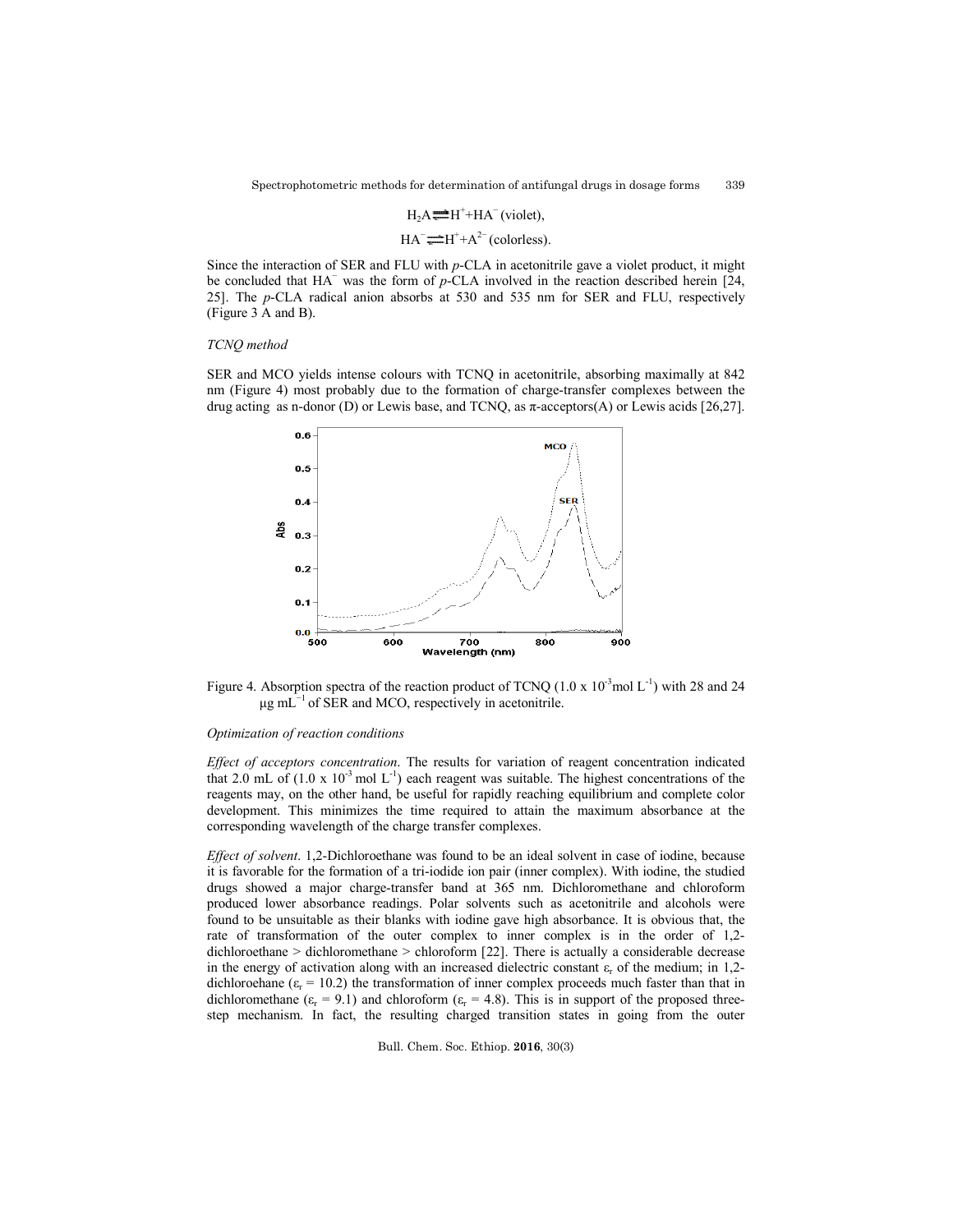complexes to the inner ones (as the rate determining step of the mechanism) are expected to be more stabilized in 1,2-dichloroethane because of higher solvating ability and relative permittivity than dichloromethane and chloroform [28].

Different solvents such as acetone, methanol, ethanol, methylene chloride, 1,2 dichloroethane, 1,4-dioxane, acetonitrile and chloroform were examined. Acetonitrile was found to be the best solvent for all the reagents, because it has a high relative permittivity and its high dielectric constant (37.5) [29] which ensures the maximum yield of DDQ**.**- , TCNQ**.**- and *p*-CLA**.** species (Figure 5) when compared with all other solvents (benzene, chloroform, ethylene chloride and methanol), a property which is known to promote the dissociation of the original charge transfer complexes to the radical anions in addition to the high solvating power of the reagent and drug. The formation of DDQ<sup>-</sup>, TCNQ<sup>-</sup> and *p*-CLA<sup>-</sup> radicals were possible in methanol or ethanol, however, the color intensity was lower than in acetonitrile.



Figure 5. Effect of solvent on the absorbance of charge transfer complex of FLU with DDQ,  $I_2$ , *p-*CLA, and TCNQ acceptors.

## *Effect of reaction time and temperature*

Complete color development, was attained instantaneously using iodine for all drugs. Whereas for DDQ and *p*-CLA, complete color development was attained after 10 min at  $(60 \pm 2 \degree C)$  for SER or FLU. On using TCNQ complete color development was attained after 90 min. To consume the time required for complete color development heating in a water bath at  $60 \pm 2$  °C for 15 min for (MCO or SER). The color remained stable for 3.0 and 4.0 h using DDQ and (TCNQ or *p*-CLA), respectively. In case of iodine, the yellow color remained stable at least a further 1.0 h in the dark.

## *Molar ratio of the reaction*

Job's continuous variation graph [19] for the reaction between the studied drugs and different reagents showed that the interaction occurs on an equimolar basis via the formation of a charge transfer complex (1:1). The absorbance of the complex was used to calculate the association constant using the Benesi-Hildebrand equation [30].

$$
\frac{[A^\circ]}{A_\lambda} \hspace{-1mm} = \hspace{-1mm} \frac{1}{\hspace{-1mm} \mathcal{B}_\lambda} \hspace{-1mm} + \hspace{-1mm} \frac{1}{\hspace{-1mm} \mathcal{B}_\lambda} \hspace{-1mm} + \hspace{-1mm} \frac{1}{\hspace{-1mm} \mathcal{B}_\lambda} \hspace{-1mm} - \hspace{-1mm} \frac{1}{\hspace{-1mm} \mathcal{B}_\lambda} \hspace{-1mm} - \hspace{-1mm} \frac{1}{\hspace{-1mm} \mathcal{B}_\lambda} \hspace{-1mm} - \hspace{-1mm} - \hspace{-1mm} - \hspace{-1mm} - \hspace{-1mm} - \hspace{-1mm} - \hspace{-1mm} - \hspace{-1mm} - \hspace{-1mm} - \hspace{-1mm} - \hspace{-1mm} - \hspace{-1mm} - \hspace{-1mm} - \hspace{-1mm} - \hspace{-1mm} - \hspace{-1mm} - \hspace{-1mm} - \hspace{-1mm} - \hspace{-1mm} - \hspace{-1mm} - \hspace{-1mm} - \hspace{-1mm} - \hspace{-1mm} - \hspace{-1mm} - \hspace{-1mm} - \hspace{-1mm} - \hspace{-1mm} - \hspace{-1mm} - \hspace{-1mm} - \hspace{-1mm} - \hspace{-1mm} - \hspace{-1mm} - \hspace{-1mm} - \hspace{-1mm} - \hspace{-1mm} - \hspace{-1mm} - \hspace{-1mm} - \hspace{-1mm} - \hspace{-1mm} - \hspace{-1mm} - \hspace{-1mm} - \hspace{-1mm} - \hspace{-1mm} - \hspace{-1mm} - \hspace{-1mm} - \hspace{-1mm} - \hspace{-1mm} - \hspace{-1mm} - \hspace{-1mm} - \hspace{-1mm} - \hspace{-1mm} - \hspace{-1mm} - \hspace{-1mm} - \hspace{-1mm} - \hspace{-1mm} - \hspace{-1mm} - \hspace{-1mm} - \hspace{-1mm} - \hspace{-1mm} - \hspace{-1mm} - \hspace{-1mm} - \hspace{-1mm} - \hspace{-1mm} - \hspace{-1mm} - \hspace{-1mm} - \hspace{-1mm} - \hspace{-1mm} - \hspace{-1mm} - \hspace{-1mm} - \hspace{-1mm} - \hspace{-1mm}
$$

Bull. Chem. Soc. Ethiop. **2016**, 30(3)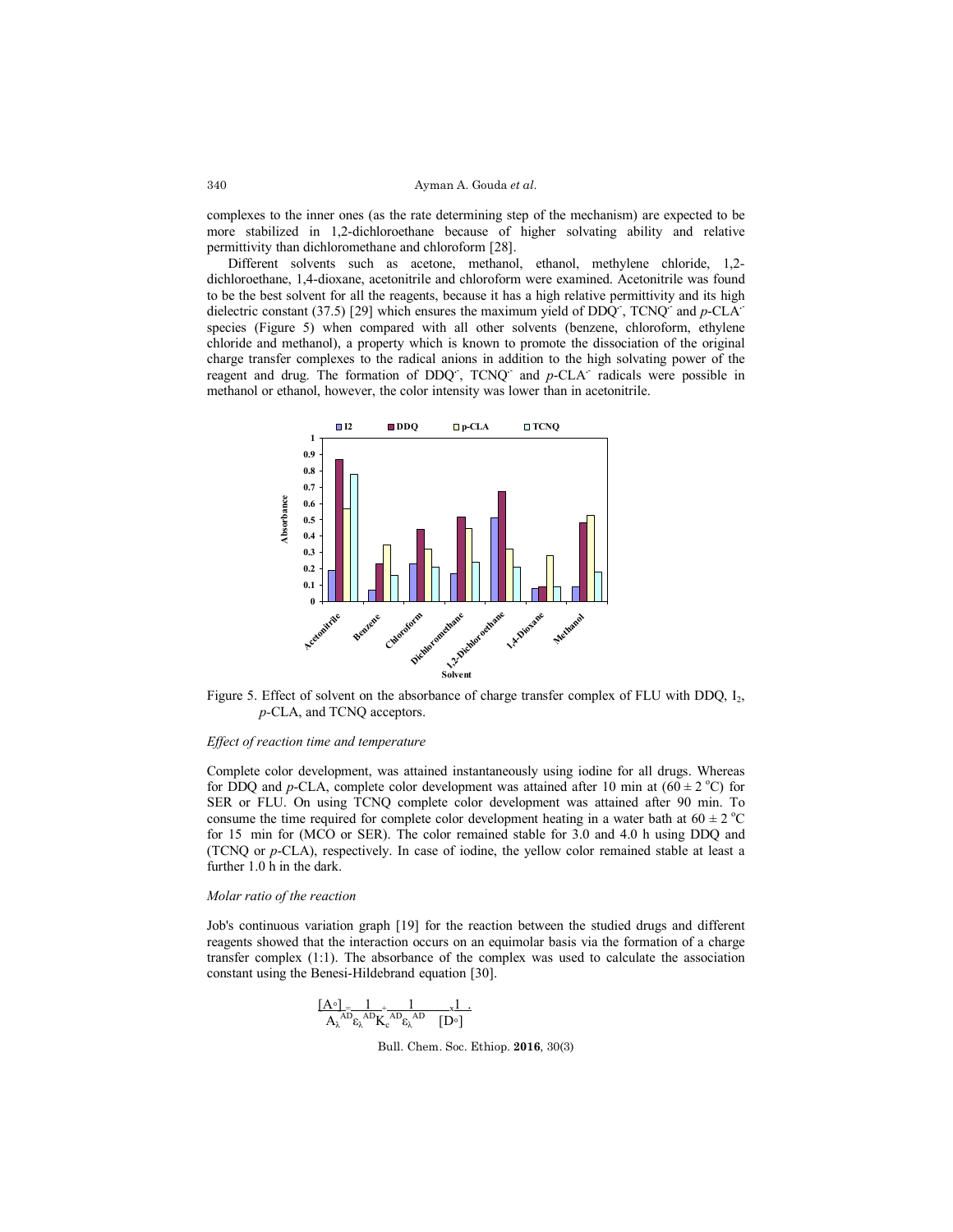Where  $[A_0]$  and  $[D_0]$  are the total concentrations of the interacting species,  $A_\lambda^{AD}$  and  $\varepsilon_\lambda^{AD}$  are the absorbance and molar absorptivity of the complex at their  $\lambda_{\text{max}}$ , and  $K_c^{\text{AD}}$  is the association constant of the complex. On plotting the values of  $[A_0]/A_\lambda^{AD}$  versus  $1/[D_0]$ , a line was obtained with slope equals  $(\epsilon_{\lambda}^{AD} K_{c}^{AD})^{-1}$  and intercept of this line with the ordinate is  $(\epsilon_{\lambda}^{AD})^{-1}$ . The calculated association constants are recorded in Tables 1 and 2, whereas the molar absorptivities were comparable with those obtained from the regression line equation of Beer's law. The lower values obtained for the association constants are common in these complexes due to the dissociation of the original donor–acceptor complex to the radical anion.

## *Method validation*

*Linearity and sensitivity*. Following the proposed experimental conditions, linear relationship was found between the absorbance at  $\lambda_{\text{max}}$  and drug concentration in the concentration ranges given in Tables 1 and 2. The regression equations were derived using the least-squares method [29]:  $A = a + bC$ . Where  $A =$  absorbance,  $a =$  intercept,  $b =$  slope and  $C =$  concentration in  $\mu$ g  $mL^{-1}$ . Beer's law ranges, correlation coefficient (r), molar absorptivity (ε), and Sandell's sensitivity values are summarized in Tables1 and 2. The validity of the proposed methods was evaluated by statistical analysis [29], between the results achieved from the proposed methods and that of the official methods. Regarding the calculated Student's *t*-test and variance ratio *F*test (Tables 1 and 2), there is no significant difference between the proposed and official methods regarding accuracy and precision. The calculated values of limits of detection (LOD) and quantification (LOQ) are also included in Tables 1 and 2, high-lighting the high sensitivity of these methods.

| Parameters                                                                | <b>MCO</b>         |                | <b>FLU</b>     |                |  |
|---------------------------------------------------------------------------|--------------------|----------------|----------------|----------------|--|
|                                                                           | $\mathbf{I}$       | <b>TCNO</b>    | p-CLA          | DDO.           |  |
| Wavelengths, $\lambda_{\text{max}}$ (nm)                                  | 365                | 842            | 535            | 460            |  |
| Solvent                                                                   | 1,2-Dichloroethane | Acetonitrile   | Acetonitrile   | Acetonitrile   |  |
| Color stability (h)                                                       | 1.0                | 4.0            | 4.0            | 3.0            |  |
| Beer's law limits ( $\mu$ g mL <sup>-1</sup> )                            | $2.0 - 28$         | $2.0 - 28$     | 10-240         | 10-200         |  |
| Ringbom optimum concentration                                             | $5.0 - 25$         | $5.0 - 25$     | 15-225         | 15-185         |  |
| range ( $\mu$ g mL <sup>-1</sup> )                                        |                    |                |                |                |  |
| Molar absorptivity $\varepsilon$ , (Lmol <sup>-1</sup> cm <sup>-1</sup> ) | 6.800              | 1.041          | 1.285          | 0.638          |  |
| $\times 10^3$                                                             |                    |                |                |                |  |
| Sandell's sensitivity (ng $cm^{-2}$ )                                     | 70.46              | 46.02          | 23.84          | 480            |  |
| Regression equation <sup>a</sup>                                          |                    |                |                |                |  |
| Slope $(b)$                                                               | 0.0137             | 0.0207         | 0.0020         | 0.0043         |  |
| Intercept $(a)$                                                           | 0.0017             | 0.0041         | 0.0017         | 0.0015         |  |
| Correlation coefficient $(r)$                                             | 0.9997             | 0.9998         | 0.9998         | 0.9998         |  |
| Mean recovery $\pm$ SD <sup>b</sup>                                       | $99.8 \pm 0.9$     | $99.7 \pm 1.1$ | $99.6 \pm 0.7$ | $99.8 \pm 0.6$ |  |
| RSD <sup>b</sup>                                                          | 0.94               | 1.07           | 0.71           | 0.56           |  |
| $RE^b$                                                                    | 0.99               | 1.12           | 0.74           | 0.59           |  |
| LOD, $(\mu g \text{ mL}^{-1})^c$                                          | 0.38               | 0.46           | 2.27           | 2.61           |  |
| LOQ, $(\mu g \overline{mL^{-1}})^c$                                       | 1.27               | 1.53           | 7.57           | 8.70           |  |
| Calculated t-value <sup>d</sup>                                           | 0.54               | 0.66           | 0.29           | 0.20           |  |
| Calculated $\overline{F}$ -value <sup>d</sup>                             | 1.49               | 1.15           | 1.55           | 1.04           |  |

Table 1. Statistical Analysis for determination of MCO and FLU using the proposed methods.

 $A = a + bC$ , where *C* is the concentration in µg mL<sup>-1</sup>, *A* is the absorbance units, *a* is the intercept, *b* is the slope. SD, standard deviation; RSD, relative standard deviation, RE, relative error. 'LOD, limit of detection; LOQ, limit of quantification. <sup>d</sup>The theoretical values of  $t$  and  $F$  are 2.57 and 5.05, respectively at confidence limit at 95% confidence level and five degrees of freedom  $(p = 0.05)$ .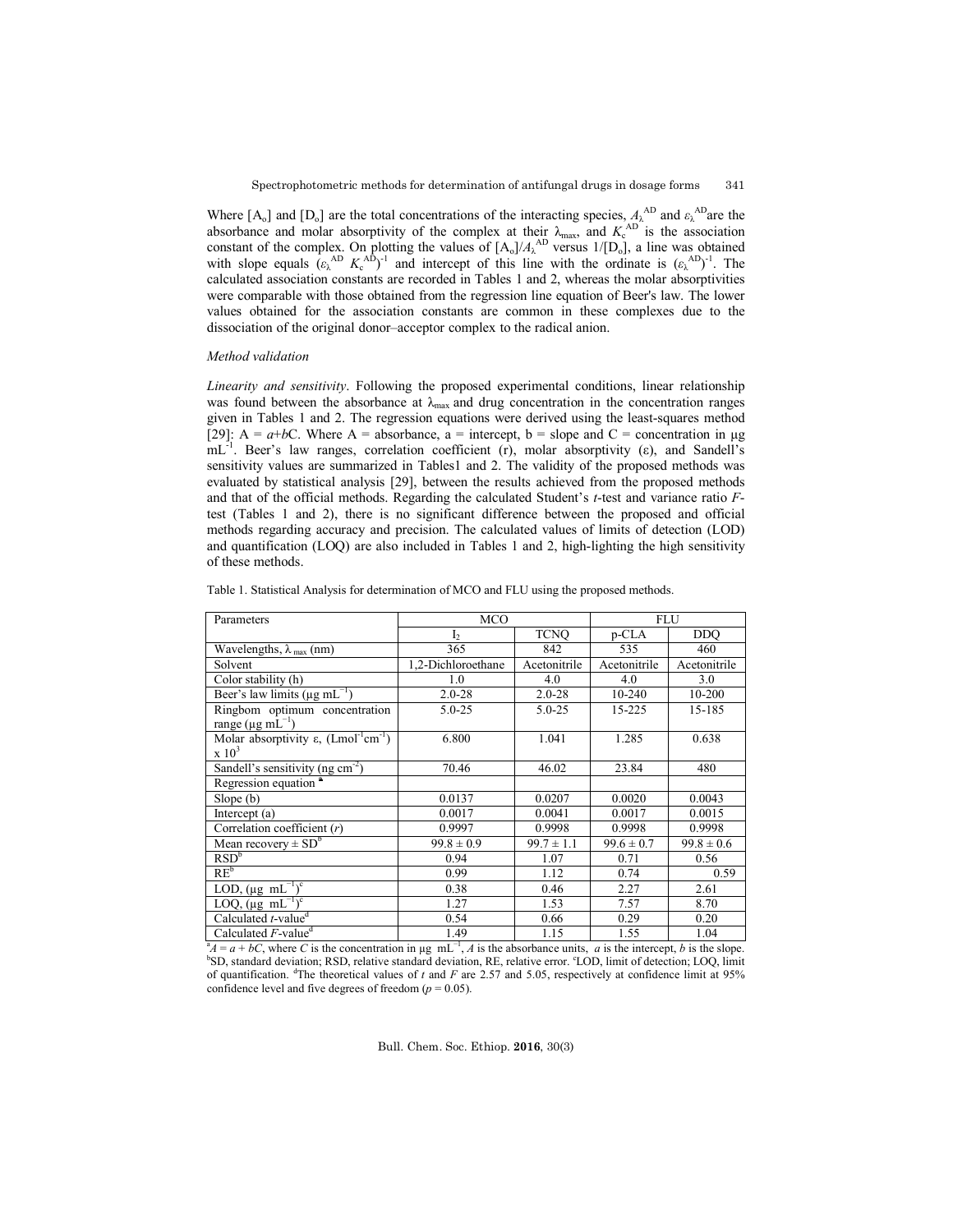Table 2. Statistical Analysis for determination of SER using the proposed methods.

| Parameters                                                                | I <sub>2</sub>     | <b>DDO</b>     | p-CLA         | <b>TCNO</b>    |
|---------------------------------------------------------------------------|--------------------|----------------|---------------|----------------|
| Wavelengths, $\lambda_{\text{max}}$ (nm)                                  | 365                | 460            | 530           | 842            |
| Solvent                                                                   | 1,2-Dichloroethane | Acetonitrile   | Acetonitrile  | Acetonitrile   |
| Color stability (h)                                                       | 1.0                | 4.0            | 4.0           | 4.0            |
| Beer's law limits ( $\mu$ g mL <sup>-1</sup> )                            | $2.0 - 20$         | $10-160$       | 10-150        | $2.0 - 24$     |
| Ringbom optimum concentration                                             | $5.0 - 18$         | 15-150         | 15-140        | $5.0 - 20$     |
| range ( $\mu$ g mL <sup>-1</sup> )                                        |                    |                |               |                |
| Molar absorptivity $\varepsilon$ , (Lmol <sup>-1</sup> cm <sup>-1</sup> ) | 1.2354             | 0.1735         | 0.1796        | 0.8744         |
| $\rm x~10^4$                                                              |                    |                |               |                |
| Sandell's sensitivity (ng $cm-2$ )                                        | 40.54              | 288.65         | 278.84        | 32.13          |
| Regression equation <sup>®</sup>                                          |                    |                |               |                |
| Slope(b)                                                                  | 0.024              | 0.0035         | 0.0038        | 0.0165         |
| Intercept $(a)$                                                           | 0.0033             | $-0.0017$      | $-0.0053$     | 0.005          |
| Correlation coefficient $(r)$                                             | 0.9997             | 0.9998         | 0.9996        | 0.9999         |
| Mean recovery $\pm$ SD <sup>b</sup>                                       | $100 \pm 1$        | $99.9 \pm 1.6$ | $100 \pm 1.4$ | $99.9 \pm 1.2$ |
| RSD <sup>b</sup>                                                          | 1.18               | 1.56           | 1.35          | 1.24           |
| $RE^b$                                                                    | 1.24               | 1.64           | 1.42          | 1.30           |
| LOD, $(\mu g \text{ mL}^{-1})^c$                                          | 0.35               | 2.73           | 2.34          | 0.47           |
| LOQ, $(\mu g \text{ mL}^{-1})^c$                                          | 1.17               | 9.10           | 7.80          | 1.57           |
| Calculated $t$ -value <sup>d</sup>                                        | 0.34               | 0.67           | 0.43          | 1.0            |
| Calculated $F$ -value <sup>d</sup>                                        | 1.59               | 1.10           | 1.22          | 1.44           |

 $A = a + bC$ , where *C* is the concentration in µg mL<sup>-1</sup>, *A* is the absorbance units, *a* is the intercept, *b* is the slope. SD, standard deviation; RSD, relative standard deviation; RE, relative error. 'LOD, limit of detection; LOQ, limit of quantification. <sup>d</sup>The theoretical values of  $t$  and  $F$  are 2.57 and 5.05, respectively at confidence limit at 95% confidence level and five degrees of freedom  $(p = 0.05)$ .

### *Accuracy and precision*

The results of intra-day and inter-day precision and accuracy for the proposed methods are presented in Tables 3 and 4. The precision is expressed as the %RSD for the intra-day (reproducibility) and the inter-day (inter-mediate precision) assays. The precision for the intraday was in the ranges 0.49-1.36%, 0.57-1.45% and 0.53-1.50% for MCO, FLU and SER, respectively and the inter-day assays were in the ranges 0.62-1.40%, 0.48-1.32% and 0.47- 1.50% for MCO, FLU and SER, respectively. The accuracy, expressed as the percentage relative error (RE %) for the intra-day and the inter-day assays, was in the ranges of -0.90-0.20%, -0.70- 0.30% and -0.70-0.50% for MCO, FLU and SER, respectively and -0.70-0.40%, -0.70-0.60% and -0.90-0.50% for MCO, FLU and SER, respectively, for inter-day assays. The intra-day and inter-day precision and accuracy results show that the proposed methods have good repeatability and reproducibility.

# *Robustness and ruggedness*

The results of this study, the intermediate precision expressed as (%RSD), was in the range 1.25–2.80%, which is a measure of robustness and ruggedness. Small alterations in method variables did not significantly affect the results, as shown by low values of  $%$  RSD (<3.0%). The results for person-to-person and instrument-to-instrument variations were also reproducible, with %RSD values of approximately 2.5%. This provided an indication of the reliability of the proposed methods during routine work.

## *Recovery studies*

The accuracy and validity of the proposed methods were further ascertained by performing recovery studies. Pre-analyzed tablet powder was spiked with pure drug at different levels and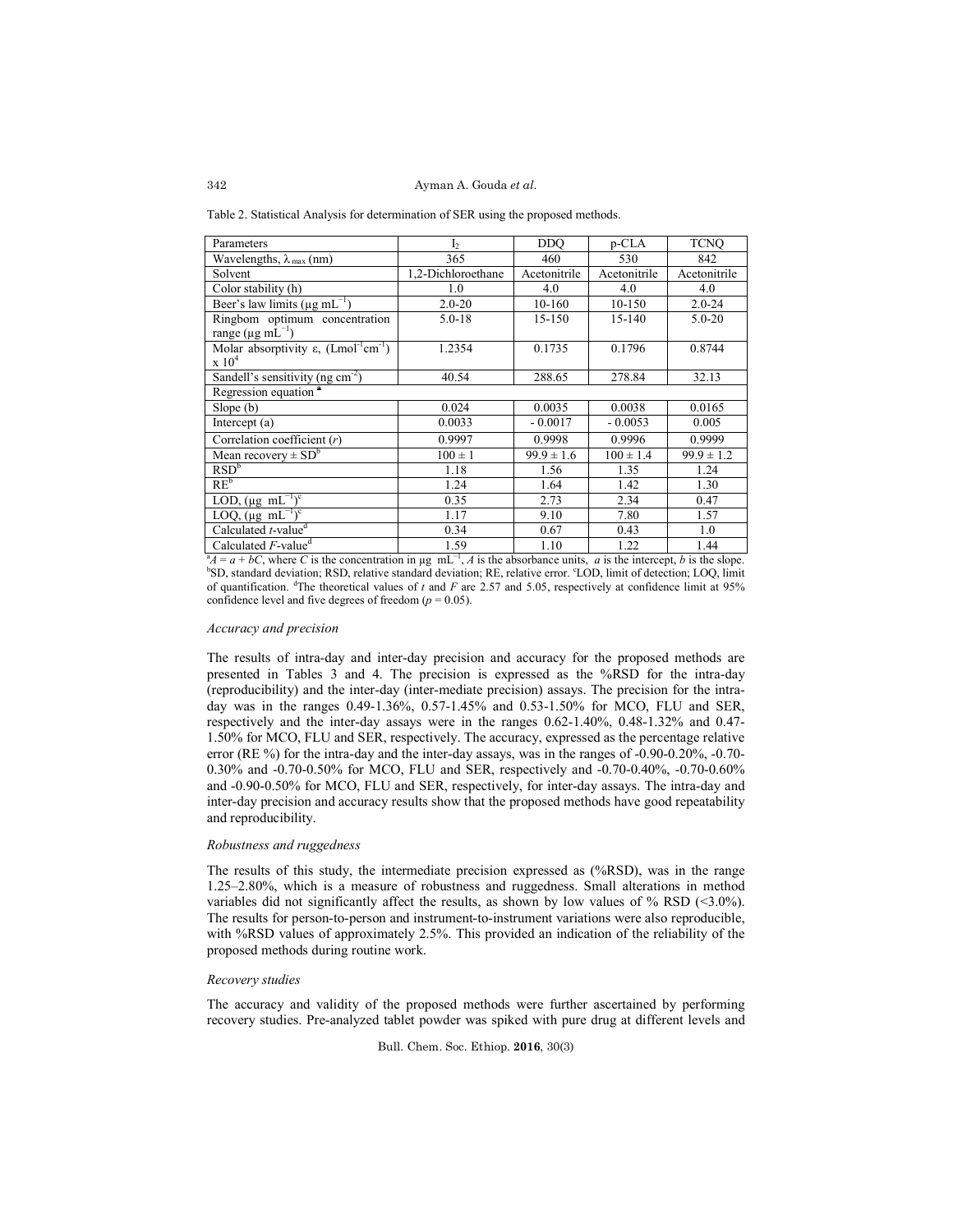the total was determined by the proposed methods using the standard addition technique. The percent recovery of pure drug added was in the range 99.3–100% with relative standard deviation of 0.41–0.76% (Tables 5, 6 and 7) indicating that the recoveries were good, and that the co-formulated substance and common excipients did not interfere with the determination.

Table 3. Evaluation of intra-day and inter-day precision and accuracy for MCO and FLU obtained by the proposed methods.

| Methods                       | Added       |                                                     |                       | Intra-day                   |                                                                                                                                  | Inter-day |                                     |                    |                                                                     |  |  |
|-------------------------------|-------------|-----------------------------------------------------|-----------------------|-----------------------------|----------------------------------------------------------------------------------------------------------------------------------|-----------|-------------------------------------|--------------------|---------------------------------------------------------------------|--|--|
|                               | (µg         |                                                     |                       | Recovery Precision Accuracy | Confidence                                                                                                                       | Recovery  |                                     | Precision Accuracy | Confidence                                                          |  |  |
|                               | $mL^{-1}$ ) | $\frac{0}{0}$                                       | $RSD \%$ <sup>a</sup> | $RE\%$                      | Limit <sup>b</sup>                                                                                                               | $\%$      | $RSD \%$ <sup>a</sup>               | $RE\%$             | Limit <sup>b</sup>                                                  |  |  |
| <b>MCO</b>                    |             |                                                     |                       |                             |                                                                                                                                  |           |                                     |                    |                                                                     |  |  |
| I <sub>2</sub>                | 5.0         | 99.20                                               | 0.49                  | $-0.80$                     | $4.96 \pm 0.03$                                                                                                                  | 99.60     | 0.70                                | $-0.40$            | $4.98 \pm 0.04$                                                     |  |  |
|                               | 15          | 99.70                                               | 0.80                  | $-0.30$                     | $14.96 \pm 0.13$                                                                                                                 | 100.40    | 0.91                                | 0.40               | $15.06 \pm 0.14$                                                    |  |  |
|                               | 25          | 99.10                                               | 1.20                  | $-0.90$                     | $24.78 \pm 0.31$                                                                                                                 | 99.30     | 1.14                                | $-0.70$            | $24.83 \pm 0.30$                                                    |  |  |
| <b>TCNO</b>                   | 5.0         | 99.90                                               | 0.50                  | $-0.10$                     | $4.99 \pm 0.03$                                                                                                                  | 99.70     | 0.62                                | $-0.30$            | $4.99 \pm 0.03$                                                     |  |  |
|                               | 15          | 100.20                                              | 0.94                  | 0.20                        | $15.03 \pm 0.15$                                                                                                                 | 99.50     | 0.81                                | $-0.50$            | $14.93 \pm 0.13$                                                    |  |  |
|                               | 25          | 99.40                                               | 1.36                  | $-0.60$                     | $24.85 \pm 0.36$                                                                                                                 | 100.10    | 1.40                                | 0.10               | $25.03 \pm 0.37$                                                    |  |  |
|                               |             |                                                     |                       |                             | <b>FLU</b>                                                                                                                       |           |                                     |                    |                                                                     |  |  |
| <b>DDO</b>                    | 40          | 99.60                                               | 0.57                  | $-0.40$                     | 39.84±0.24                                                                                                                       | 99.70     | 0.48                                | $-0.30$            | 39.88±0.20                                                          |  |  |
|                               | 80          | 99.90                                               | 0.91                  | $-0.10$                     | $79.92 \pm 0.76$                                                                                                                 | 100.10    | 0.85                                | 0.10               | $80.08 \pm 0.71$                                                    |  |  |
|                               | 160         | 99.30                                               | 1.08                  | $-0.70$                     | 158.88±1.80                                                                                                                      | 100.60    | 0.99                                | 0.60               | $160.96 \pm 1.67$                                                   |  |  |
| p-CLA                         | 50          | 100.30                                              | 0.75                  | 0.30                        | $50.15 \pm 0.40$                                                                                                                 | 99.70     | 0.67                                | $-0.30$            | $49.85 \pm 0.35$                                                    |  |  |
|                               | 100         | 100.20                                              | 1.16                  | 0.20                        | $100.20 \pm 1.22$                                                                                                                | 99.30     | 0.87                                | $-0.70$            | $99.30 \pm 0.92$                                                    |  |  |
| $\mathbf{a} \cdot \mathbf{b}$ | 200         | 99.50<br>$\mathbf{1}$ , $\mathbf{1}$ , $\mathbf{1}$ | 1.45<br>DCD0          | $-0.50$                     | $199.00 \pm 3.02$<br>$\mathbf{1}$ , and $\mathbf{1}$ , and $\mathbf{1}$ , and $\mathbf{1}$ , and $\mathbf{1}$ , and $\mathbf{1}$ | 100.30    | 1.32<br>D <sub>D</sub> <sub>O</sub> | 0.30               | $200.60 \pm 2.78$<br>$\mathbf{1}$ and $\mathbf{1}$ and $\mathbf{1}$ |  |  |

<sup>a</sup>Mean of six determinations, RSD%, percentage relative standard deviation; RE%, percentage relative error.  $b$ Mean  $\pm$  standard error.

Table 4. Evaluation of intra-day and inter-day precision and accuracy for SER obtained by the proposed methods.

| Methods Added  |           |               |                       | Intra-dav          |                    | Inter-day     |                       |                    |                    |  |  |
|----------------|-----------|---------------|-----------------------|--------------------|--------------------|---------------|-----------------------|--------------------|--------------------|--|--|
|                | (µg       | Recovery      |                       | Precision Accuracy | Confidence         | Recovery      |                       | Precision Accuracy | Confidence         |  |  |
|                | $mL^{-1}$ | $\frac{0}{0}$ | $RSD \%$ <sup>a</sup> | <b>RE</b> %        | Limit <sup>b</sup> | $\frac{0}{0}$ | $RSD \%$ <sup>a</sup> | <b>RE%</b>         | Limit <sup>b</sup> |  |  |
| I <sub>2</sub> | 5.0       | 99.55         | 0.53                  | $-0.45$            | $4.98 \pm 0.03$    | 99.75         | 0.80                  | $-0.25$            | $4.99 \pm 0.04$    |  |  |
|                | 10        | 100.30        | 0.90                  | 0.30               | $10.03 \pm 0.10$   | 99.40         | 1.15                  | $-0.60$            | $9.94 \pm 0.12$    |  |  |
|                | 20        | 99.80         | 1.05                  | $-0.20$            | 19.96±0.22         | 99.60         | 1.40                  | $-0.40$            | $19.92 \pm 0.29$   |  |  |
| <b>DDQ</b>     | 40        | 100.10        | 0.74                  | 0.10               | $40.04\pm0.31$     | 100.40        | 0.79                  | 0.40               | $40.16 \pm 0.33$   |  |  |
|                | 80        | 99.30         | 0.97                  | $-0.70$            | 79.44±0.81         | 99.10         | 0.81                  | $-0.90$            | 79.28±0.67         |  |  |
|                | 160       | 99.70         | 1.30                  | $-0.30$            | $159.52 \pm 2.18$  | 99.80         | 0.63                  | $-0.20$            | $159.68 \pm 1.06$  |  |  |
| $p$ -CLA       | 30        | 99.50         | 0.85                  | $-0.50$            | $29.85 \pm 0.27$   | 99.90         | 0.59                  | $-0.10$            | $29.97 \pm 0.19$   |  |  |
|                | 90        | 100.50        | 0.98                  | 0.50               | $90.45 \pm 0.93$   | 99.60         | 0.69                  | $-0.40$            | $89.64 \pm 0.65$   |  |  |
|                | 150       | 99.60         | 1.20                  | $-0.40$            | $149.4 \pm 1.88$   | 99.30         | 0.92                  | $-0.70$            | 148.95±1.44        |  |  |
| <b>TCNO</b>    | 5.0       | 99.80         | 0.56                  | $-0.20$            | $4.99 \pm 0.03$    | 100.20        | 0.47                  | 0.20               | $5.01 \pm 0.024$   |  |  |
|                | 10        | 100.30        | 0.90                  | 0.30               | $10.03 \pm 0.10$   | 100.50        | 0.70                  | 0.50               | $10.05 \pm 0.07$   |  |  |
|                | 20        | 99.50         | 1.50                  | $-0.50$            | $19.9 \pm 0.31$    | 99.40         | 1.50                  | $-0.60$            | $19.88 \pm 0.31$   |  |  |

<sup>a</sup>Mean of six determinations, RSD%, percentage relative standard deviation; RE%, percentage relative error.  $b$ Mean  $\pm$  standard error.

## *Specificity and interference*

The proposed spectrophotometric methods have the advantages that the measurements in all of these methods are performed in the visible region, away from the UV-absorbing interfering substances that might be co-extracted from drug containing dosage forms. Regarding the interference of the excipients and additives usually presented in pharmaceutical formulation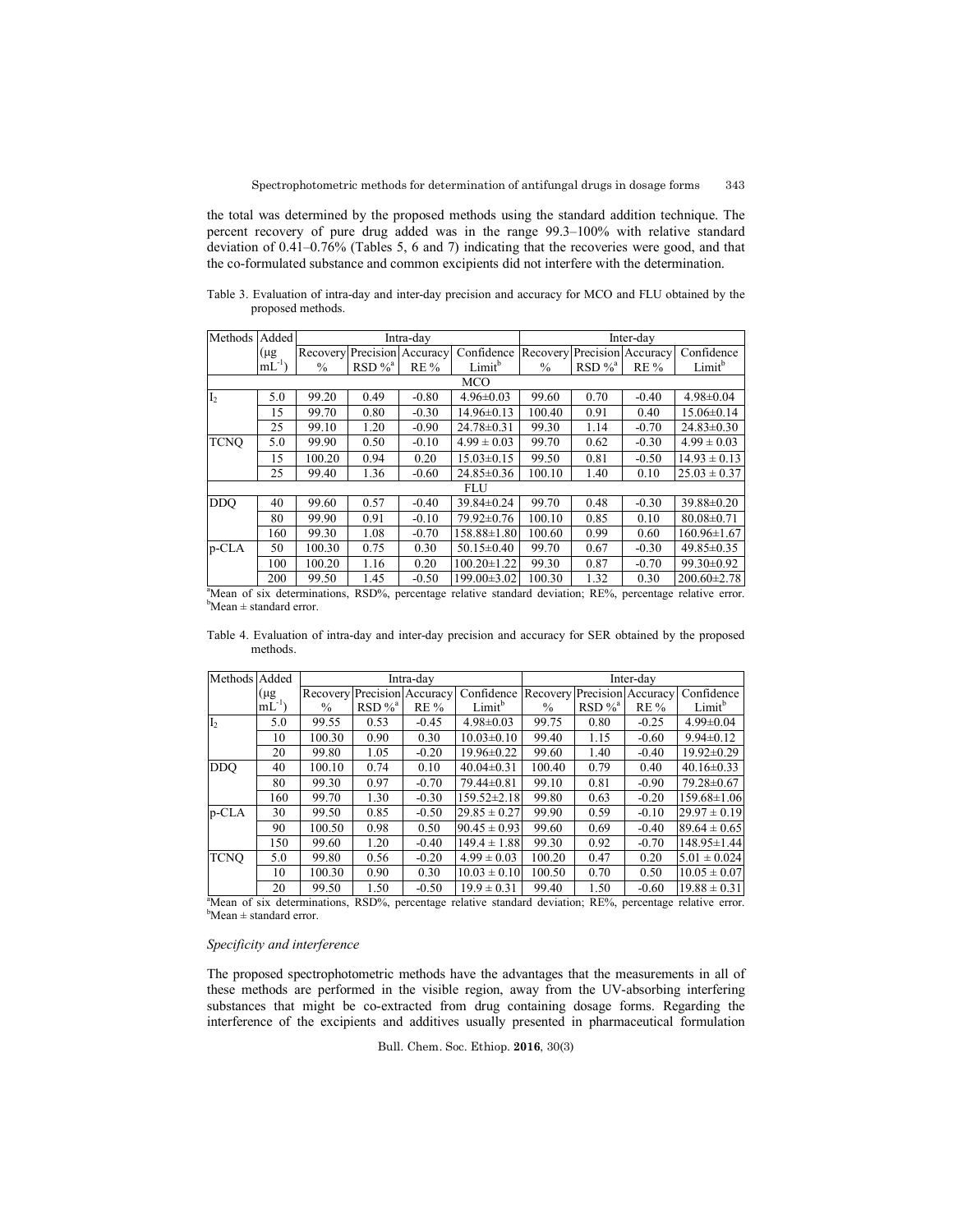(lactose monohydrate, starch, croscarmellose sodium, povidone, magnesium stearate and a coating containing hypromellose, titanium dioxide, lactose monohydrate and triacetin), the energy of the charge transfer (ECT) depends on the ionization potential (IP) of the donor and the electron affinity of the acceptor (EA), hence the  $\lambda_{\text{max}}$  values of the other  $\pi$ -donors mostly differ from that of the investigated compounds if they are able to form CT complexes. Preliminary experiments showed that all additives and excipients did not form CT complexes with the studied acceptors indicating the high selectivity of the proposed methods and applicability to use for routine determination in pure and in dosage forms.

Table 5. Application of the standard addition technique for the determination of MCO in dosage forms using the proposed methods.

| Sample                               |           | Miconaz cream  |                |             | Official<br>Micoban cream |                   |                          |               |             | Official       |                |
|--------------------------------------|-----------|----------------|----------------|-------------|---------------------------|-------------------|--------------------------|---------------|-------------|----------------|----------------|
|                                      | Taken     | I <sub>2</sub> |                | <b>TCNO</b> |                           | method            | I <sub>2</sub>           |               | <b>TCNO</b> |                | method         |
|                                      | (µg       | Added          | Recovery       | Added       | Recovery                  | $\lceil 2 \rceil$ | Added                    | Reco-         | Added       | Recovery       | $[2]$          |
|                                      | $mL^{-1}$ | (µg            | $(\%)^a$       | (μg         | $(\%)^a$                  |                   | (μg                      | very          | $(\mu g)$   | $(\%)^a$       |                |
|                                      |           | $mL^{-1}$      |                | $mL^{-1}$   |                           |                   | $mL^{-1}$                | $(\%)^a$      | $mL^{-1}$   |                |                |
|                                      | 2.0       |                | 100            |             | 99.2                      |                   | $\overline{\phantom{0}}$ | 99.3          |             | 98.7           |                |
|                                      |           | 4.0            | 99.4           | 4.0         | 99.8                      |                   | 4.0                      | 101           | 4.0         | 99.2           |                |
|                                      |           | 8.0            | 98.9           | 8.0         | 99.5                      |                   | 8.0                      | 101           | 8.0         | 99.9           |                |
|                                      |           | 16             | 98.7           | 16          | 99.7                      |                   | 16                       | 99.5          | 16          | 99.7           |                |
|                                      |           | 20             | 99.9           | 20          | 100                       |                   | 20                       | 101           | 20          | 101            |                |
|                                      |           | 24             | 99.8           | 24          | 99.1                      |                   | 24                       | 99.1          | 24          | 101            |                |
| $Mean \pm SD$                        |           |                | $99.5 \pm 0.6$ |             | $99.6 \pm 0.4$            | $99.6 \pm 0.5$    |                          | $100 \pm 0.8$ |             | $99.8 \pm 0.7$ | $99.1 \pm 0.7$ |
| RSD%                                 |           |                | 0.57           |             | 0.44                      |                   |                          | 0.75          |             | 0.74           |                |
| $\overline{\mathbf{V}}$              |           |                | 0.32           |             | 0.192                     |                   |                          | 0.539         |             | 0.543          |                |
| <b>SE</b>                            |           |                | 0.23           |             | 0.18                      |                   |                          | 0.31          |             | 0.30           |                |
| $t$ -value $\frac{b}{c}$             |           |                | 0.28           |             | 0.14                      |                   |                          | 1.98          |             | 1.55           |                |
| $\overline{F}$ -value $\overline{F}$ |           |                | 1.54           |             | 1.09                      |                   |                          | 1.25          |             | 1.22           |                |

<sup>a</sup> Average of six determinations. <sup>b</sup>The theoretical values of  $t$  and  $F$  are 2.57 and 5.05, respectively at confidence limit at 95% confidence level and five degrees of freedom  $(p = 0.05)$ .

| Table 6. Application of the standard addition technique for the determination of FLU in Diflucan capsules |  |  |  |
|-----------------------------------------------------------------------------------------------------------|--|--|--|
| using the proposed methods.                                                                               |  |  |  |

|                           | Taken                |                           | <b>DDO</b>            |                           | p-CLA                 |                                                                                                                                          |  |  |
|---------------------------|----------------------|---------------------------|-----------------------|---------------------------|-----------------------|------------------------------------------------------------------------------------------------------------------------------------------|--|--|
|                           | $(\mu g \, mL^{-1})$ | Added                     | Recovery <sup>a</sup> | Added                     | Recovery <sup>a</sup> |                                                                                                                                          |  |  |
|                           |                      | $(\mu g \text{ mL}^{-1})$ | $(\%)$                | $(\mu g \text{ mL}^{-1})$ | $(\%)$                |                                                                                                                                          |  |  |
|                           | 10                   |                           | 99.80                 |                           | 99.50                 |                                                                                                                                          |  |  |
|                           |                      | 20                        | 99.10                 | 40                        | 99.30                 |                                                                                                                                          |  |  |
|                           |                      | 60                        | 98.90                 | 90                        | 99.80                 |                                                                                                                                          |  |  |
|                           |                      | 100                       | 98.80                 | 140                       | 99.70                 |                                                                                                                                          |  |  |
|                           |                      | 140                       | 99.60                 | 190                       | 100.40                |                                                                                                                                          |  |  |
|                           |                      | 180                       | 100.30                | 230                       | 98.50                 |                                                                                                                                          |  |  |
| $Mean \pm SD$             |                      |                           | $99.41 \pm 0.58$      |                           | $99.53 \pm 0.63$      | $99.30 \pm 0.91$                                                                                                                         |  |  |
| RSD%                      |                      |                           | 0.58                  |                           | 0.63                  |                                                                                                                                          |  |  |
| $\overline{\mathbf{V}}$   |                      |                           | 0.342                 |                           | 0.395                 |                                                                                                                                          |  |  |
| $\overline{\text{SE}}$    |                      |                           | 0.239                 |                           | 0.246                 |                                                                                                                                          |  |  |
| $t$ -value $^b$           |                      |                           | 0.23                  |                           | 0.465                 |                                                                                                                                          |  |  |
| $F$ -value $\overline{b}$ |                      |                           | 2.43                  |                           | 2.01                  |                                                                                                                                          |  |  |
|                           |                      |                           |                       |                           |                       | <sup>a</sup> Average of six determinations. <sup>b</sup> The theoretical values of t and F are 2.57 and 5.05, respectively at confidence |  |  |

limit at 95% confidence level and five degrees of freedom ( $p = 0.05$ ).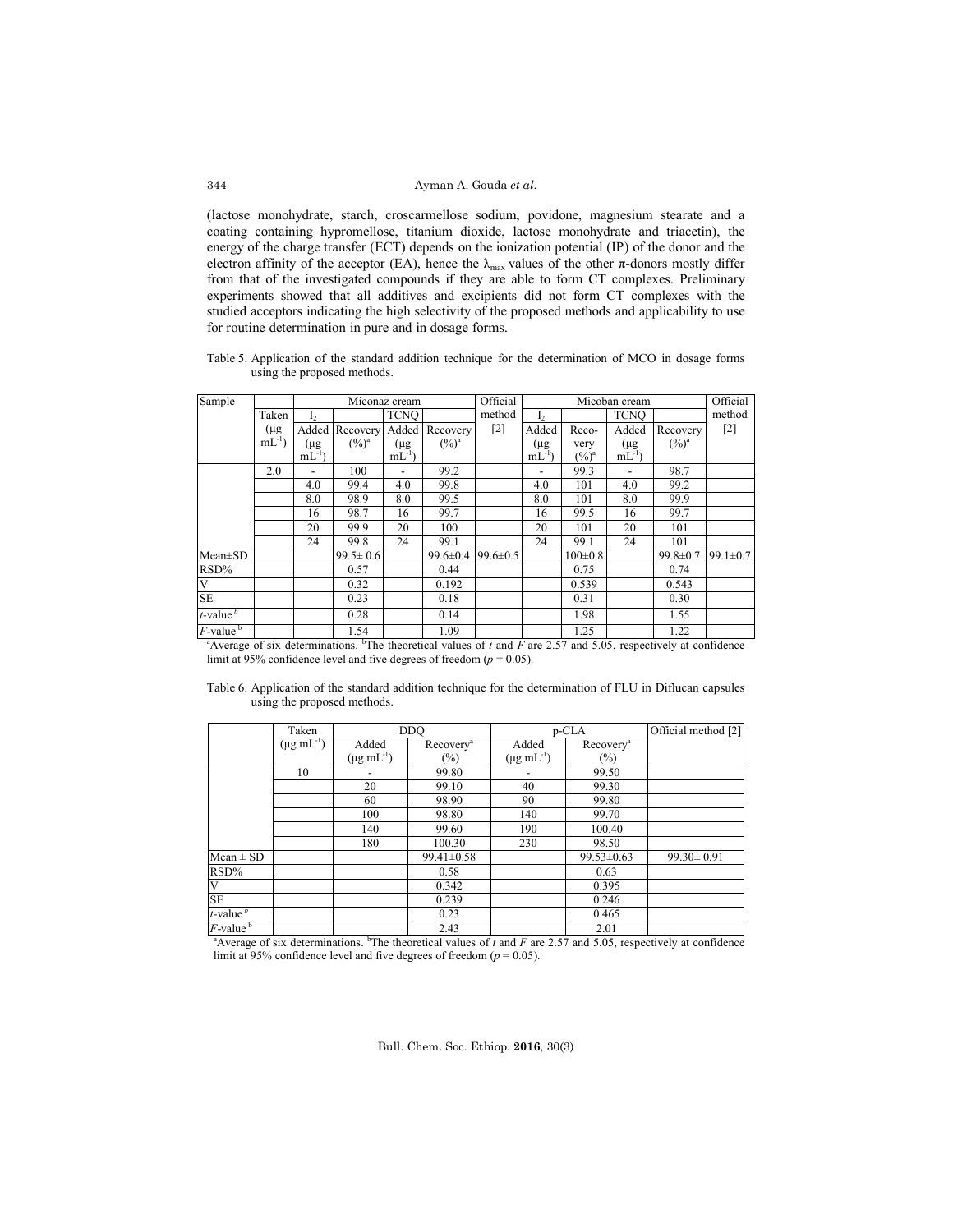|                                                                                                          | Taken     |           | Iodine            |             | <b>DDO</b>        | Taken     |           | p-CLA             |           | <b>TCNO</b>       | Official          |
|----------------------------------------------------------------------------------------------------------|-----------|-----------|-------------------|-------------|-------------------|-----------|-----------|-------------------|-----------|-------------------|-------------------|
|                                                                                                          | (µg       | Added     | Reco-             | Added       | Reco-             | $(\mu g)$ | Added     | Reco-             | Added     | Reco-             | method            |
|                                                                                                          | $mL^{-1}$ | (µg       | very <sup>a</sup> | (μg         | very <sup>a</sup> | $mL^{-1}$ | $(\mu g$  | very <sup>a</sup> | (μg       | very <sup>a</sup> | $[2]$             |
|                                                                                                          |           | $mL^{-1}$ | $(\%)$            | $mL^{-1}$ ) | $(\%)$            |           | $mL^{-1}$ | $(\%)$            | $mL^{-1}$ | $(\% )$           |                   |
|                                                                                                          | 2.0       |           | 99.0              |             | 99.3              | 10        |           | 100               |           | 100               |                   |
|                                                                                                          |           | 4.0       | 99.5              | 4.0         | 99.8              |           | 20        | 98.9              | 20        | 98.7              |                   |
|                                                                                                          |           | 8.0       | 98.7              | 8.0         | 98.8              |           | 50        | 99.0              | 50        | 101               |                   |
|                                                                                                          |           | 12        | 101               | 12          | 101               |           | 80        | 99.2              | 80        | 99.3              |                   |
|                                                                                                          |           | 16        | 99.9              | 16          | 100               |           | 110       | 101               | 110       | 99.4              |                   |
|                                                                                                          |           | 18        | 99.5              | 20          | 101               |           | 140       | 99.4              | 140       | 99.3              |                   |
| Mean±SD                                                                                                  |           |           | $99.5 \pm 0.7$    |             | $99.9 \pm 0.7$    |           |           | $99.6 \pm 0.8$    |           |                   | 99.6±0.7 99.5±0.7 |
| $RSD\%$                                                                                                  |           |           | 0.67              |             | 0.72              |           |           | 0.76              |           | 0.674             |                   |
| $\overline{\mathbf{V}}$                                                                                  |           |           | 0.451             |             | 0.52              |           |           | 0.58              |           | 0.455             |                   |
| <b>SE</b>                                                                                                |           |           | 0.274             |             | 0.274             |           |           | 0.311             |           | 0.275             |                   |
| $t$ -value $\frac{b}{c}$                                                                                 |           |           | 0.07              |             | 0.83              |           |           | 0.21              |           | 0.16              |                   |
| $F$ -value <sup>b</sup><br>$\mathbf{a}$ control to hear and the control of $\mathbf{a}$ and $\mathbf{a}$ |           |           | 1.19              |             | 1.03              |           |           | 1.08              |           | 1.18              |                   |

Table 7. Application of the standard addition technique for the determination of SER in Dermofix cream using the proposed methods.

<sup>a</sup> Average of six determinations. <sup>b</sup>The theoretical values of  $t$  and  $F$  are 2.57 and 5.05, respectively at confidence limit at 95% confidence level and five degrees of freedom  $(p = 0.05)$ .

# *Application of the proposed methods to pharmaceutical formulations*

The obtained satisfactory validation results made the proposed procedures suitable for the routine quality control analysis of the studied drugs and its pharmaceutical formulations. The results obtained by the proposed methods were statistically compared with those obtained by the official methodsfor FLU, SER and MCO [2] (Tables 5, 6 and 7). On the *t*- and F-tests, no significant differences were found between the calculated and theoretical values of both the proposed and the official methods at 95% confidence level [21]. This indicated similar precision and accuracy in the analysis of the studied drugs in their formulations. It is evident from these results that all the proposed methods are applicable to the analysis of the studied drugs in its tablets with comparable analytical performance.

# **CONCLUSION**

The present study described the successful evaluation of some  $\sigma$  and  $\pi$ -acceptors (I<sub>2</sub>, DDQ, *p*-CLA and TCNQ) as analytical reagents in the development of simple, rapid and accurate charge transfer spectrophotometric methods for the determination of some antifungal drugs (FLU, SER and MCO) in pure form and pharmaceutical formulations. The methods described herein have many advantages: they do not need expensive sophisticated apparatus, are direct, simple, rapid, precise and sensitive. The proposed methods used inexpensive reagents with excellent shelf life, which complied with the validation scheme of the ICH and can therefore be used for quality control and routine analysis.

### **REFERENCES**

- 1. Ekiert, R.J.; Krzek, J.; Talik, P. *Talanta* **2010**, 82, 1090.
- 2. British Pharmacopoeia *Monographs: Medicinal and Pharmaceutical Substances*, Vol. I and II, electronic version, British Pharmacopoeia Commission Office: London, UK; **2012**.
- 3. Salama, N.N.E.A.; Mohamed, A.O. *Bull. Chem. Soc. Ethiop*. **2009**, 23**,** 167.
- 4. Ashour, S.; Kattan, N. *Int. J. Biomed. Sci*. **2010**, 6, 13.